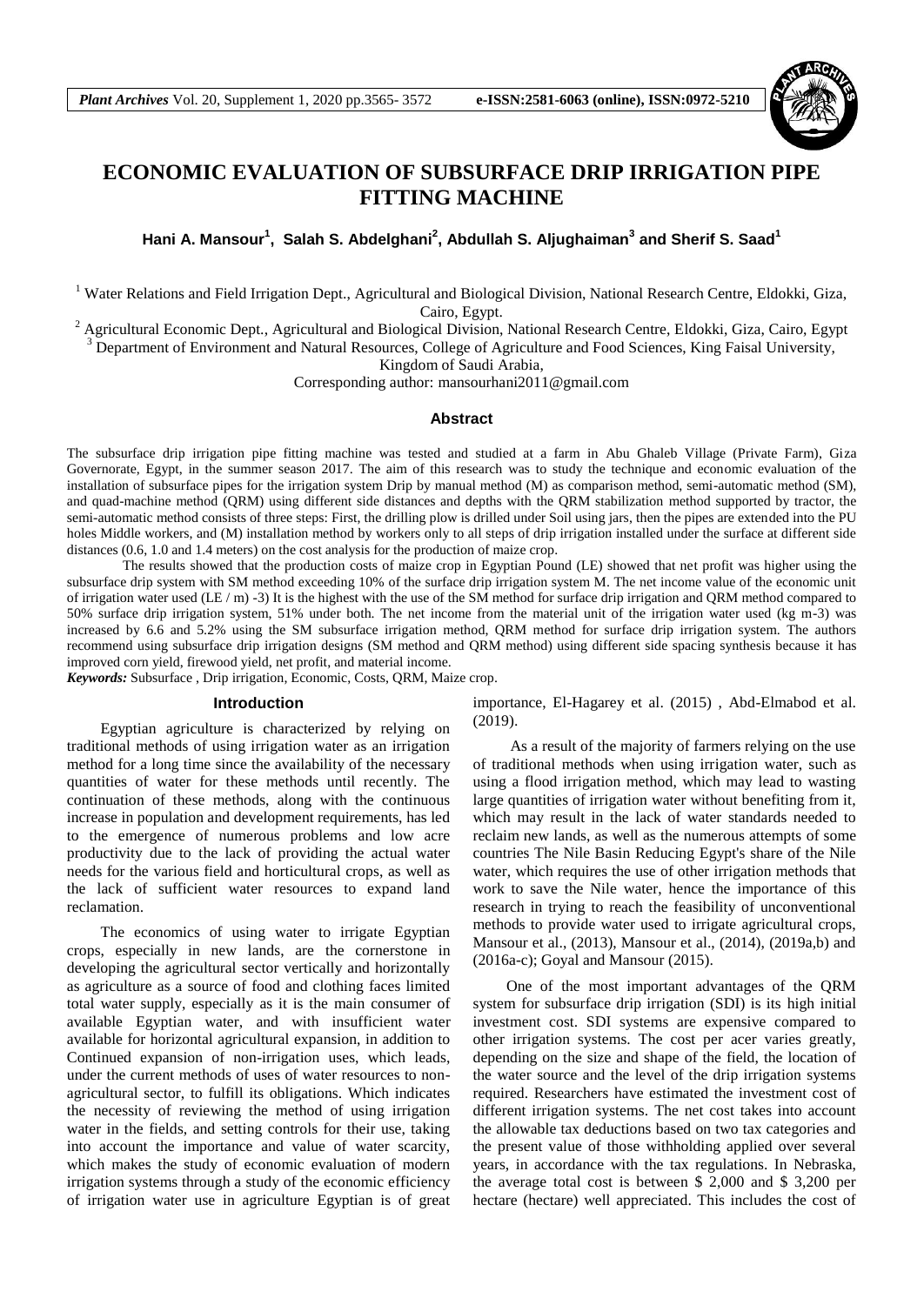installation, which is usually about \$ 800 USD per hectare. Analysis of the costs of drip irrigation systems for corn production in Illinois, USA, where the economic feasibility of drip irrigation was examined by Mansour et al. (2015a-f). Second, it updates previous estimates of capital investment, fixed ownership, and operating costs for drip-locked circuits for drip irrigation systems to produce the 2010/2011 summer season. It was found that the analysis indicated that the modified circuit DIC, CM2 and CM1, meanwhile achieved the shortest LLL, LLL1 and LLL2 highest values of net revenue earnings, net economic income from irrigation water and net material income from irrigation water.

Several studies save the costs of a tomato drip irrigation system in Florida, but only one gives cost estimates for potatoes and yield, (Tayel et al 2012 a,d, Mansour 2015, Mansour et al., 2015 a, b, c). (Mansour et al., 2016a, b, c; Mansour 2006, 2012, 2015 and Mansour and Goyal, 2015) Assessing the economic feasibility of surface drip irrigation in bed on potato production and comparing its cost to the subsurface drip irrigation system,

Drip irrigation provides many unique advantages of agricultural technologies and economic development [4]. He added that many authors studied the effect of the irrigation method and the levels of irrigation and the treatment of fertilizers and plant types on net income, that is, the net income has been estimated in some previous studies, which is due to the loss of one or more fixed costs, i.e. interest on capital costs, and land lease, Water is provided free of charge to farmers, (Goyal and Mansour 2015, El-Hagarey et al. 2015, Mansour et al (2019 a,b,c,d,), Hellal et al, 2019, Hu et al, (2019a,b).

It was found that the maximum and minimum net profit obtained from the grape crop was 3335 and 1414 pounds fed -1 under the intravenous and portal irrigation system, respectively,; Attia et al 2019, (Tayel et al. (2012a,b), (2015a-e), (2016), (2016), (2019), Mansour (2015) and Mansour et al. (2014). [7] He indicated that according to the method of irrigation, irrigation level and bean varieties, the maximum net and minimum incomes were 5751 and 2045 pounds for feeding -1, respectively. (Mansour and El-Melhem 2012, 2015) stated that the maximum and minimum net incomes obtained from the garlic crop were 4521 and 709, respectively depending on irrigation treatment and phosphorous treatment and the fertilizer injector used.

The net income from the irrigation water unit was between 1.22 and 14.14 kg of dry bean seeds m-3 from irrigation water (Mansour et al 2015 a,d, and Mansour et al 2016a,c, Ibrahim et al. 2016 and Mansour and Aljughaiman 2012, 2015). They mentioned that the maximum and minimum water prices ranged between 11.6 - 13.0 and 2.5 - 3.5 pounds per cubic meter of irrigation water used. They added that the price of irrigation under drip irrigation was affected by the varieties of the irrigation system and the level of phosphorous and beans (Vicia Faba). In western Kansas, the surface irrigation system in the United States of America was less yielding than the central pivot irrigation systems used to produce corn. Initial investment, system longevity, and corn yield affect economic returns instead of pumping costs and effective implementation, (Mansour et al., (2013),. Good irrigation management, scheduling decisions, and appropriate assessment of economic impacts at the farm level are the main impediments to adopting deficit irrigation strategies (Mansour et al., (2014), Mansour et al. (2015a-f), (2019a,b) and (2016a-c); Goyal and Mansour (2015) and El-Hagarey et al. (2015) , Abd-Elmabod et al. (2019a,b).

The research aims to conduct an economic evaluation of modern irrigation systems located in newly cultivated lands in order to obtain the best economic approach to irrigate each type of land and the crops cultivated by it. This is done by determining the effect of using a four-unit machine (QRM), a semi-automatic (SM) method, and a manual (M) method for installing side lines of the subsurface drip irrigation system for summer maize crops and winter potatoes.

#### **Material and Method**

#### **Stages of selecting a study sample:**

When selecting a study sample from the community's framework, several important principles should be achieved in order to be representative of the community, and therefore a process or method of withdrawing the sample after several main stage passes, Layout f drip surface and subsurface drip irrigation systems with two manifolds \*SDI( for lateral lies s showing in Figure 1.



Fig.1 Layout of drip surface and subsurface systems with two manifolds (SSDI) for lateral lines.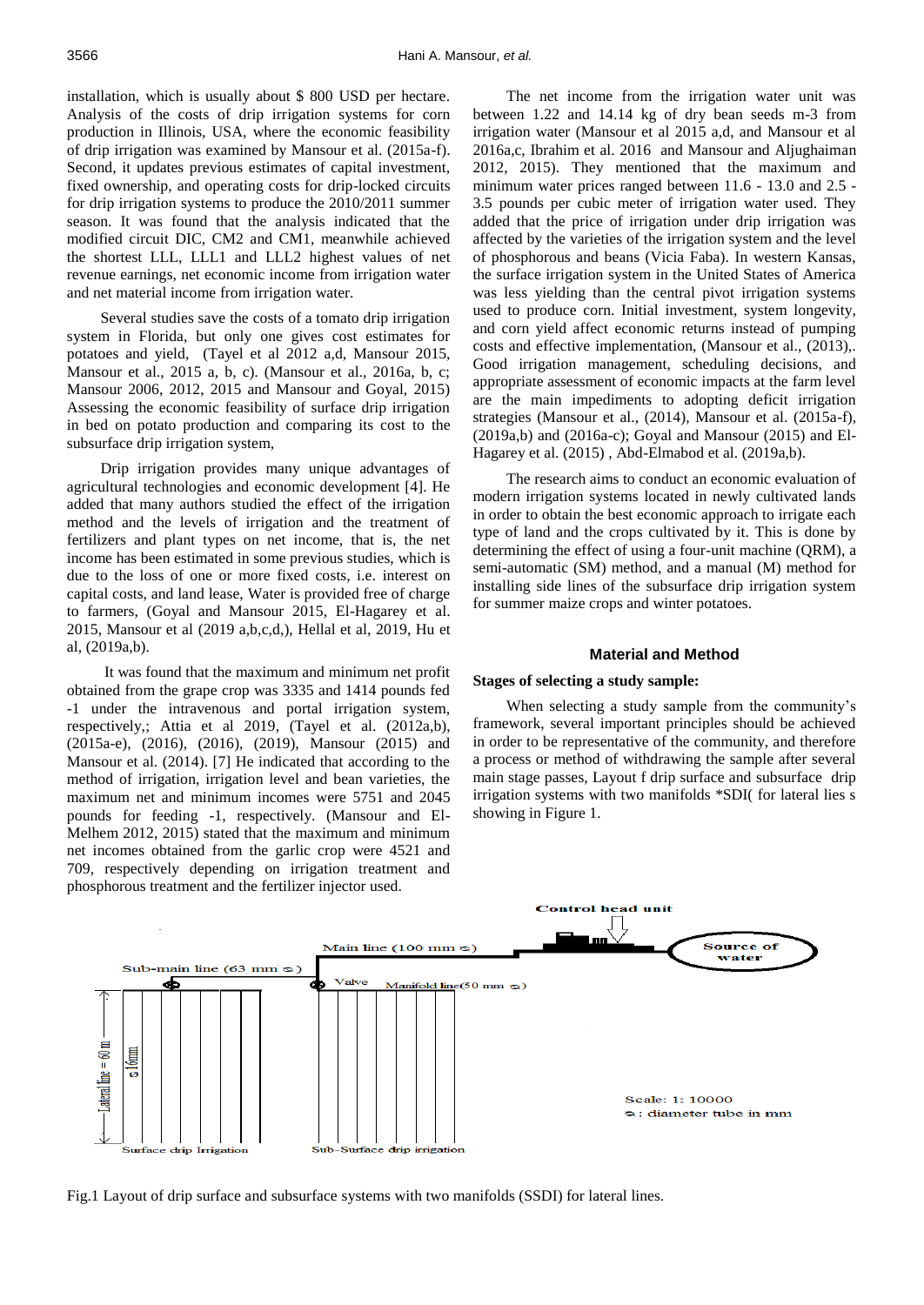#### **First: Choose the study area:**

The Abu Ghaleb Village (Private Farm), Giza Governorate, Egypt, was chosen to represent the study area for several reasons:

1- Considering it to be one of the reclaimed areas for a relatively long period in which agricultural production has settled and this region is considered to be among the regions of the West Delta, which is the largest land reclamation area in Egypt.

Economic feasibility, cost calculations:

1- Total production costs

Total production costs for the maize crop included irrigation costs, fertilization costs, weed control costs, and pest control costs.

The cost of irrigation

B- The capital costs of the Automatic Drip Surface Control Unit (SDI) and Subsurface Irrigation Systems (SSDI) under study have been calculated according to the 2004 market price for equipment and installation.

The annual (fixed and operational) cost of the different irrigation systems of the vineyards was calculated according to (Mansour et al., 2016a, b, c; Mansour 2006, 2012, 2015 and Mansour and Goyal, 2015).

Fixed costs

The annual fixed costs invested in irrigation systems were calculated using the following formula: F.C = D + I + T ................. (7)

Where:

 $FC = fixed$  annual cost, pounds per year,

 $D =$  average consumption, pounds per year,

 $I =$  interest, pounds per year, and

 $T =$  taxes and overhead, pounds per year.

The cost of consumption varies from system to system, depending on how old the different components are for each system. Consumption can be calculated from the following formula:

D = (I.C - Sv) / E ..................... (8)

Where:

I.C. = The initial cost of the irrigation system, pounds,

 $Sv$  = rescue value after depreciation, pounds, and

 $E =$  life expectancy, year.

The current interest is calculated as follows:

I = (I.C. + Sv) \* I.R. / 2 ............. (9)

Where

I.R.  $=$  Interest rate per year, %.

Taxes and overheads (1.5 - 2.0%) are calculated from the initial costs.

Operating costs

 Operating costs are calculated from the following formula:

O.C. = L.C + E.C + (R&M) ........... (10)

Where:

O.C. = Annual operating costs, pounds per year,

 $L.C =$  labor costs, pounds per year,

 $E.C = energy costs, pounds per year, and$ 

R&M = repair and maintenance costs, EGP /

year.

The work of operating the system and checking the system components depends on the running time of the irrigation. This time it will change from one system to another according to the rate of using irrigation water. The labor cost is estimated as follows:

L.C = T. n.**.................** (1**1(**

Where:

 $L.C =$  annual labor cost, pounds per year,

 $T =$  annual irrigation time, hour / year,

 $N =$  the number of workers per hectare and

 $P =$ labor cost, pounds / hour

Energy costs are calculated using the following formula:

 $E.C = Bp.$  T. Public Relations (12)

Where:

= Energy costs, pounds per year,

Bp = brake power, kW,

 $T =$  annual operating time, h. And

 Pr = cost of electric power, pounds / kw. hydrogen.

Repair and maintenance costs were considered 2, 3 and 0.5% of the initial costs for the drip irrigation system and drip irrigation and gates respectively.

Total annual irrigation costs  $=$  fixed costs  $+$  operating costs.

Fertilization costs

 The vineyard fertilization process was carried out by the dropping fertilization system under the drip nozzle and the lower head and the modified irrigation using the irrigation portal tubes for ammonium sulfate and potassium sulfate and using the traditional method (top dressing) of superphosphate. The cost of fertilizing was calculated as follows:

Fr = (Wf. Pr) + Ac ................. (13)

Where:

Fr = fertilization cost, lle  $/$  ha,

 $Wf =$  amount of fertilizer, kg / ha,

 $Pr =$  the price of fertilizers, pounds / kg, and

 $AC =$  fertilizer application cost, pounds / ha.

The cost of pest control

|        | Pest control was calculated using the cost of sprinkler |    |          |
|--------|---------------------------------------------------------|----|----------|
| and    | pest control                                            | as | follows: |
|        |                                                         |    |          |
| Where: |                                                         |    |          |

 $Pc = \text{pest cost}, \text{pounds} / \text{ha},$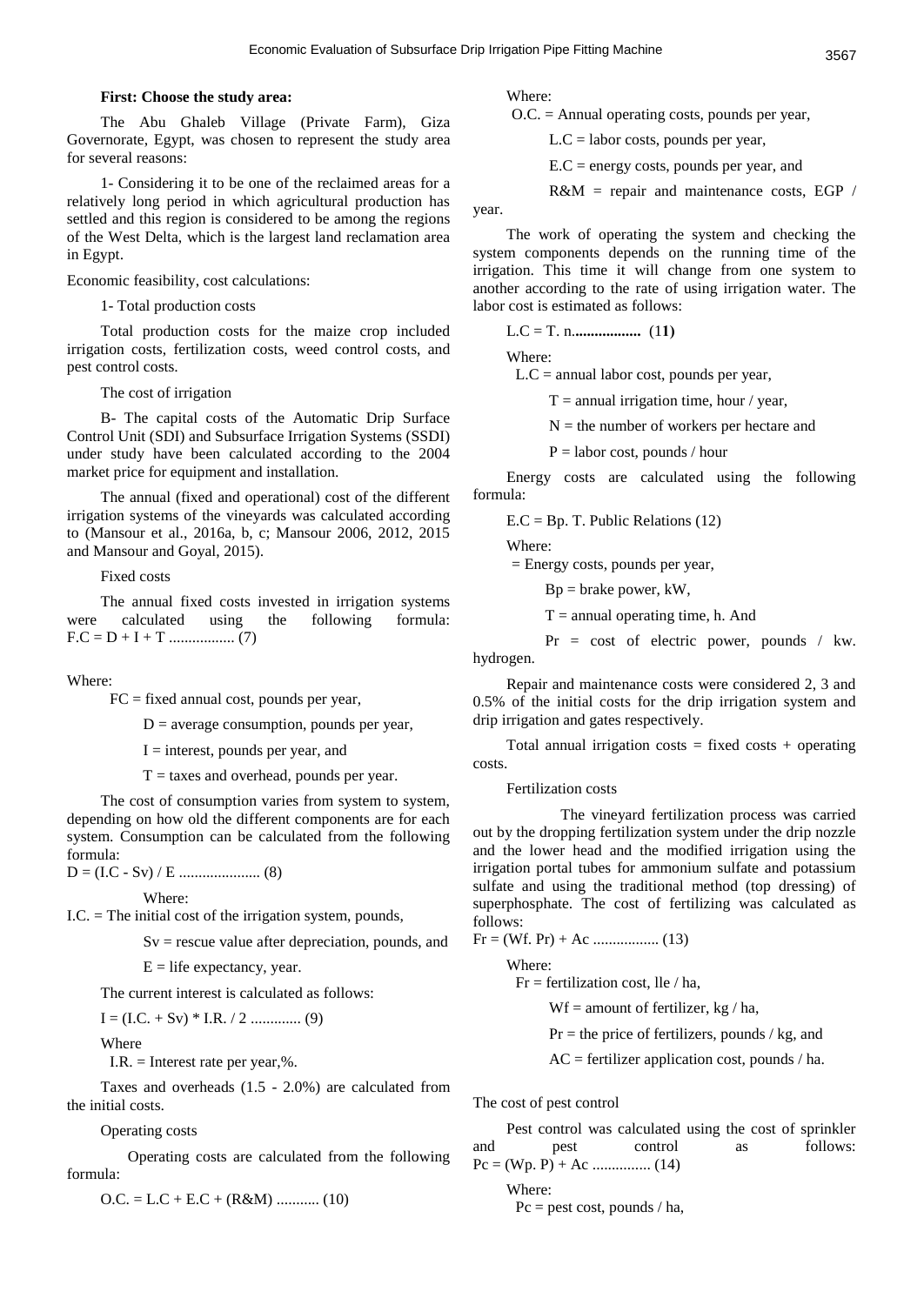**Table 1:** Capital costs of drip irrigation under the surface of the earth by manual (M) method, semi-mechanical (SM) and quadrate machine (QRM) method at distances of 1.0 meters (according to Mansour et al., 2014).

| The cost of installing a sub-surface drip irrigation system | Manual                   | Half-unit | Four-unit    |
|-------------------------------------------------------------|--------------------------|-----------|--------------|
| Pump unit                                                   |                          |           |              |
| For pump and variable speed drive                           | 3213                     | 3213      | 3213         |
| Primary filter                                              | 6579                     | 6579      | 6579         |
| Irrigation control                                          | 1785                     | 1785      | 1785         |
| Fertilization pump                                          | 2482                     | 2482      | 2482         |
| Shed and slab                                               | 3519                     | 3519      | 3519         |
| The suction line (for pumping) and communications           | 3332                     | 3332      | 3332         |
| Cables and electrical circuits                              | 2091                     | 2091      | 2091         |
| Subtotal (Pump Unit)                                        | 23001                    | 23001     | 23001        |
| In the field                                                | $\theta$                 | $\theta$  | $\mathbf{0}$ |
| Main pipes and connectors                                   | 23681                    | 23681     | 23681        |
| Valves (control, air release, cleaning)                     | 13362                    | 13362     | 13362        |
| Secondary filtration (in each block)                        | 1326                     | 1326      | 1326         |
| Meter (for each valve to monitor the volume)                | 3128                     | 3128      | 3128         |
| Drip line with emitters                                     | 55879                    | 55879     | 55879        |
| Subtotal (field)                                            | 97376                    | 97376     | 97376        |
| <b>Installation costs</b>                                   | 0                        | 0         | $\Omega$     |
| Tape put (about \$350 per hectare)                          | 6188                     | 6188      | 6188         |
| Digging trenches                                            | 7072                     | 7072      | 7072         |
| Employment fees (240 hours)                                 | 12053                    | 12053     | 12053        |
| Energy connection (approximate estimate)                    | 3145                     | 3145      | 3145         |
| Subtotal (installation costs)                               | 28458                    | 28458     | 28458        |
| Sideline costs                                              | $\overline{\phantom{a}}$ | $\Omega$  | $\Omega$     |
| Deep Ripple (16 hours)                                      | $\overline{a}$           | 3468      | 4318         |
| Costs of seed creation                                      |                          | 5219      | 7650         |
| Subtotal (installation costs)                               |                          | 6987      | 10268        |
| Total capital costs                                         | 148,835                  | 155,822   | 159,103      |

 $Wp$  = pesticide quantity, kg / ha,

 $P =$  pesticide price, pounds / kg, f

AC = pesticide application cost, pounds / ha.

The cost of weed control

 Weed control was performed manually with labor and the weed control cost was calculated as follows:

WC = N. L. T .................. (15)

Where:

Restroom = weed control cost, pounds / ha,

 $N =$  number of workers per hectare,

 $L =$ labor cost, pounds / hour, and

 $T =$  time used, h / ha.

Net profit

 The economic profit of grape crops under different irrigation systems was calculated using the following formula, (Mansour, 2012)

$$
P = (Yt, D) - Ct
$$
 ....... (16)

Where:

P = Net Profit, EGP / ha

 $Yt = total$  yield, ton / ha

 $D$  = rate of return, pounds / ton, f

 $Ct = total production costs, EGP / ha.$ 

3- The unit cost of production

It was calculated as follows:

Production unit cost, (pounds  $\ell$  kg) =

Total costs, (EGP / ha) - Total yield, (kg / ha)

Statistical analysis

 Data analysis was performed using ANOVA method using Genstat. Significant differences between treatments were determined using a significant difference (L.S.D) between systems at the 5% level. Design a complete randomized block according to (Dosbikhov, 1984).

## **Results and Discussion**

Table No. (1) shows the capital cost in the Egyptian pound for the technical and economic evaluation of the subsurface pipes for installation of the drip irrigation system by (manual method (M) as a control method, semimechanical method (SM), and the method of quadruple machine (QRM)) using a different side spacing. Record your lowest-cost capital costs with the QRM (\$ / 1,263 ha).

Total costs of agricultural operations are the main capital inputs for most farms. Capital costs and annual costs (fixed and operational) of the various drip irrigation system (QRM): M (manual method), SM (semi-mechanical method)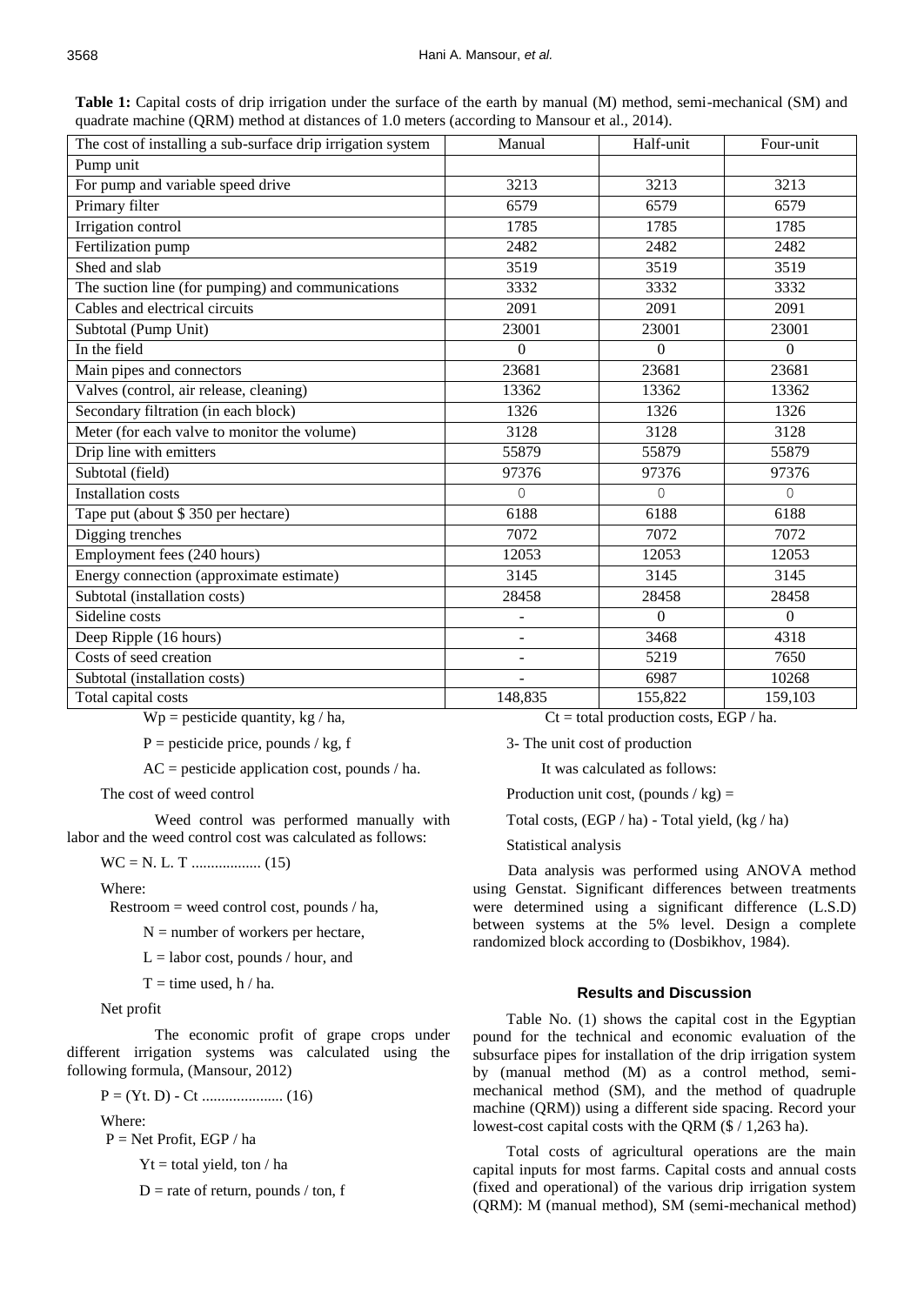and complete mechanical method by a quad-core machine (QRM) and side-line spacing LLS: (0.6, 1.0; 1.4 million On the analysis of corn production costs (total cost, total revenue, material and monetary revenue per unit that uses irrigation water in Tables 5, 7 and 8.) In Table (7) in relation to total costs, fixed costs amounted to (34.6, 33.3, 31.9%) ) (40.1, 38.8, 37.4%) and (39.7, 35.7, 37.0%) under M, SM, QRM, 0.6, 1.0 and 1.4 on the other hand, operating costs To: (23.0, 23.4; 23.9%), (10.3, 10.5; 10.7%) and (10.6, 11.3; 11.1%) of the total costs mentioned in the same aforementioned sequence.

Net profit and material and cash revenues from the used irrigation water unit, and the values obtained from these criteria were: (12880, 12231; 12028 kg HA -1), (1 2619, 12011; 11867 kg HA -1), (12024, 11030; 10426 kg HA-1), (8384, 8250; 8132 kg HA-1), (8322, 8195; 8092 kg HA-1) and (8271, 8102; 8079 kg ha-1), (0.13, 0.12; 0.12 kg / m3), (0.13, 0.12; 0.12 kg / m3), (0.13, 0.11; 0.10 kg / m3), (2.2, 2.1; \$ 2.0 / m3), (2.2, 2.1; 2.1 USD / M3 (and 2.1) , 2.0; \$ 1.9 / m3) in the same sequence under (M, SM; QRM) and (6.0, 1.0; 1.4 m), respectively.

Table (1) shows the effect of both DIC and LLL used on total costs (LE-1- season 1 EGP), total revenue (LE-1 season -1), physical income (kg / m3) and money revenue (LE / M3 ). Regarding the effect of the DIC on the parameters under consideration, the DIC used can place the following descending orders: (M> SM> QRM), (M> SM> QRM), (M> SM> QRM), (M> SM> QRM), In the same sequence, respectively. On the other hand, the differences in total costs and material income between M and SM on one side and the QRM system on the other side were significant at the 5% level, while the differences in total revenue and money revenues from the irrigation unit the water used between the QRM was significant at the 5% level. In the event that LLS affects all studied parameters, LLS can be classified in the following ascending order:  $0.6 \le 1.0 \le 1.4$ excluding material income, while the order takes direction:

The results showed that the costs of maize production in Egyptian pounds (LE) showed that the net profits were higher using the subsurface drip system with the SM method exceeded 10% for the method of the drip irrigation system M. The value of the net income of the economic unit of irrigation water used (LE / m) -3) It is the highest with the use of the SM method for surface drip irrigation and the QRM method compared to the surface drip irrigation system at 50%, 51% below both. The net income value of the physical unit of irrigation water used (kgm-3) was increased by 6.6 and 5.2% using the sub-surface drip irrigation method SM, the QRM method for the QRM system. The authors recommend using subsurface drip irrigation designs (SM method and QRM method) using a different lateral spacing structure because it has improved corn yield, firewood yield, net profit, and material income. The maximum values, the minimum total values for costs, total revenue, material income, and cash income from the irrigation water unit used in the following interactions were achieved: (MX 0.6; QRM X 1.0), (MX 0.6; QRM X 1.4), (MX 0.6; QRM X 1.4) and (MX 0.6; QRM X 1.4), respectively. These data are agreed upon (Al-Amami et al, 2001, Tayel et al 2012 a,d, Mansour 2015, Mansour et al., 2015 a, b, c). (Mansour et al., 2016a, b, c; Mansour 2006, 2012, 2015 and Mansour and Goyal, 2015,  $0.6 \le 1.0 \le 1.4$ . The differences in the data available between the LLS were significant at the 5% level except for between 1.0 and 1.4 million in the case of material income.



**Fig. 1:** The effect of installation type of subsurface drip irrigation system on total capital cost

#### **Discussion**

The underground drip irrigation pipe installation machine was tested and studied in a farm in the village of Abu Ghaleb (private farm), Giza Governorate, Egypt, in the summer season of 2017. The aim of this research was to study the technology and economic evaluation of the installation of subsurface pipes for the irrigation system Drip by manual method (M) as a comparison method, semiautomatic method (SM), and a four-way machine method (QRM) using different side distances and depths by QRM method supported by tractor, the semi-automatic method consists of three steps: First, the dig plow is drilled under Soil using jars, then the tubes are extended into the PU holes Middle workers, and (M) installation method only by workers for all steps of the installation of drip irrigation under the surface in different (0.6, 1.0 and 1.4 meters) side distances on the cost of production analysis of maize crop.

Dioudis et al, 2006, Dagdelan et al, 2009, Colaizzi et al, 2004, Dhuvitor, et al, 1995, Eldardiry et al, 2015, Zartman et al, 1992, Zeleke et al, 2011, Sagestrela et al, 2005, Musick et al 1990).

#### **Conclusion**

We can conclude that: The grain and fuel yield (Kg ha-1), LIS, and QRM used for the following ascending and descending order can be categorized: M> SM> QRM and 0.6 <1.0 <1.4. , Respectively for the parameters studied. The effect of the LIS X QRM reaction on the above yield parameters was significant at the 5% level with few exceptions. The highest cereal and straw yield values (Kg ha-1) were 12880 and 8384 Kg ha-1 and the lowest were 10426 Kg ha-1 and 8079 Kg ha-1) seen in the interactions: M X 0.6; QRM X 1.4, respectively.

Production costs of the corn crop (in US dollars), the results showed that the net profit was higher using a four-unit machine (QRM) exceeded 10% for the semi-mechanical (SM) method. The net income value of the economic unit of irrigation water used (LEM-3) was higher with the manual method (M) and the SM method compared to the QRM method by 50%, 51% below both. The value of net income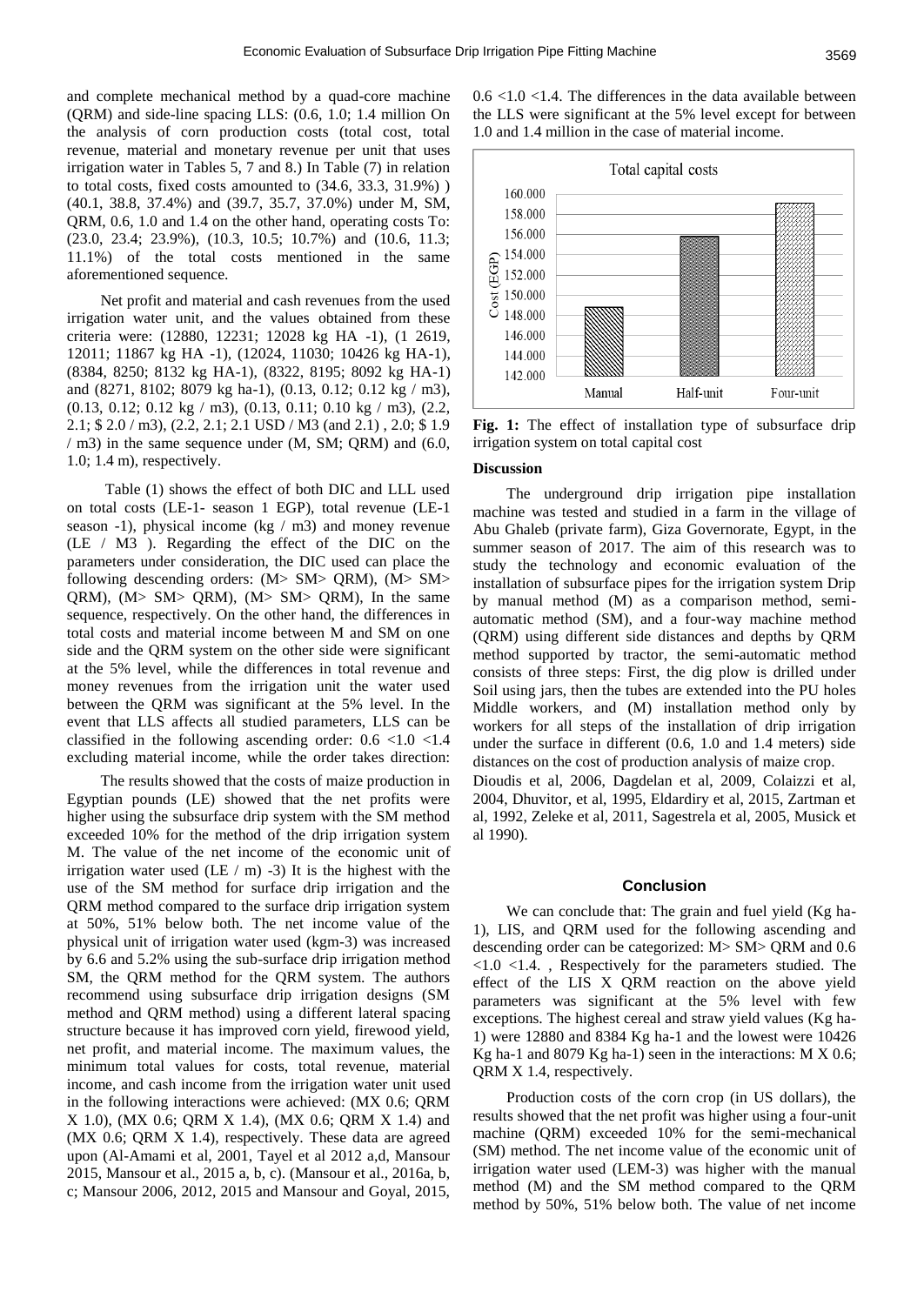from the physical unit of irrigation water used (kgm-3) was increased by 6.6 and 5.2% with manual (M) and semimechanical (SM) methods for a quad ore machine (QRM).

From the above mentioned, we recommend:

- Using a four-unit machine to install drip irrigation pipes under the surface at different distances and depths, because this fixing machine has improved corn productivity and production will provide, net profit, material income and water price.

- Take advantage of this device and its operating time, because what is done in 3-4 working days by workers and simple machines can be accomplished within a few hours using this device.

- Exploiting the efforts of workers in other jobs that require the presence of workers and cannot be dispensed on the farm.

- Exploiting the large costs of workers wages and providing them with other important purposes, such as reclaiming new lands.

#### **References**

- Abd-Elmabod, S.K.; Bakr, N.; Muñoz-Rojas, M.; Pereira, P.; Zhang, Z.; Cerdà, A.; Jordán, A.; Mansour, H.; De la Rosa, D.; Jones, L. 2019, Assessment of Soil Suitability for Improvement of Soil Factors and Agricultural Management. Sustainability 11, 156 6 doi: 10.3390/su1106156 6
- Al-Amami, h. a. Zairi to. s. Pereira T. Machado A. Slatni and P. Rodrigues, 2001. Irrigation deficits in grains and horticultural crops: economic analysis. International Agricultural Engineering: CIGR Journal for Scientific Research and Development. LW 00 007b manuscript. Vol. III. Pp. 1-11.
- Colaizzi, P. D., A. D. Schneider, S. R. Evett, and T. A. Howell. 2004. Comparison of SDI, LEPA, and spray drip irrigation performance for grain sorghum. Trans. ASAE 47(5): 1477-1492.
- Dagdelan, n. H. Bas, al, Eyilmaz, T. Gurbu, Z. and S. Akcay, 2009. Various drip irrigation systems affect cotton productivity, water use efficiency and fiber quality in western Turkey. Agricultural Water Management, 96: 111-120.
- Dhuvitor, K. F. R. Lamm and D.H. Rogers, 1995. Irri Drip Irrigation (SDI) for Corn Field - An Economic Analysis. Proceedings of the 5th International Microirrigation Congress, Orlando, Florida, 2-6 April 1995, pp: 395-401.
- Dioudis, P., Filintas, T. Ag., H. A. Papadopoulos, 2006 . Transgenic and non trangenic maize yield in response to drip irrigation interval and the resultant savings in water and other overheads, Drip irrigation and Drainage Journal, 56 , Pp. 96-104.
- Dosbikhov, b. a. (1984). Field experimentation. Statistical procedures. Translated from Russian V. Kolykhamatov. Mir Publishing, Moscow.
- Eldardiry, E.E., Hellal, F., Mansour, H.A.A. 2015, Performance of sprinkler irrigated maize – part II.Closed Circuit Trickle Drip irrigation Design: Theory and Applications, pp.41
- [El-Hagarey, M.E.,Mehanna, H.M., Mansour, H.A. 2015, Soil](http://www.scopus.com/inward/record.url?eid=2-s2.0-85054425332&partnerID=fpDjhFsn)  [moisture and salinity distributions under modified](http://www.scopus.com/inward/record.url?eid=2-s2.0-85054425332&partnerID=fpDjhFsn)  [sprinkler drip irrigation. Closed Circuit Trickle Drip](http://www.scopus.com/inward/record.url?eid=2-s2.0-85054425332&partnerID=fpDjhFsn)  [irrigation Design: Theory and Applications, pp.3-](http://www.scopus.com/inward/record.url?eid=2-s2.0-85054425332&partnerID=fpDjhFsn)21.
- Gee, G. W., and J. W. Bauder, 196 6. Particle-size analysis. p. 36 3–412. Inter In Klute (ed.) Methods of soil analysis. Part 1. ASA and SSSA, Madison,WI.
- Gill, K.S., Gajri, P.R., Chaudhary, M. R. and B. Singh, 1996. Tillage, mulch and drip irrigation effects on transgenic and non trangenic maize (Zea mays L.) inrelation to evaporative demand, soil & tillage research, 39, pp. 213-227.
- Hellal, F., Mansour, H., Abdel-Hady, M., El-Sayed, S., Abdelly, C. Assessment water productivity of barley varieties under water stress by AquaCrop model. AIMS Agriculture and Food, 4 (3): pp. 501-517. doi: [10.3934/agrfood.2019.3.501.](https://www.aimspress.com/article/10.3934/agrfood.2019.3.501)
- Hu Jiandong, Zhang Hongming, Hani A. Mansour Yang Shaonan, Wu Lan, Yang Bin and Tong Caixia, (2019). Application Research of Renewable energy in generation electricity, Water lifting and drip irrigation systems in inner mongolia, china, Plant Archives Vol. 19, Supplement 2, 2019 pp.2002-2014.
- Hu Jiandong, Hani A. Mansour, Zhang Hongming, Yang Shaonan, Dong Lijiang, Yuan Liwei, Sameh K. Abd-Elmabod, Chang Chun (2019). Application Analysis of Seawater Desalination and Drip irrigation System Based on Renewable Energy. Plant Archives Vol. 19, Supplement 2, 2019 pp. 2015-2024
- Ibrahim, A., Csúr-Varga, A.,Jolánkai, M., Mansour, H., Hamed, A. 2016 , Monitoring some quality attributes of different maize varieties by infrared technology. Agricultural Engineering International: CIGR Journal 20 (1), pp.201-210.
- Klute, A. 196 6. Moisture retention. p. 635–662. In A. Klute (ed.) Methods of soil analysis. Part 1. ASA and SSSA, Madison, WI.
- Lamm, F. R. 2004. Comparison of SDI and simulated LEPA sprinkler drip irrigation for corn. CD-ROM. Drip irrigation Association Annual Meeting, 14-16 Nov, Tampa, FL.
- Lamm, F. R., H. L. Manges, L. R. Stone, A. H. Khan, and D. H. Rogers. 1995. Water requirement of subsurface drip-irrigated corn in northwest Kansas. Trans. ASAE 36 (2): 441-446 .
- Libbin, J.D. , M. Ahmad, R.P. Sullivan, and A. Williams. 1989. Cost and Return Estimates of Vegetables Irrigated by Distillation and Drip Irrigation in Selected Areas of New Mexico "Agricultural Experiment Station Research Report No. 631. New Mexico State University, Las Cruces, New Mexico.
- Mansour H. A., Hu Jiandong, Ren Hongjuan, Abdalla N. O. Kheiry and Sameh K. [Abd-Elmabod.](https://www.mdpi.com/search?authors=Sameh%20%20Kotb%20Abd-Elmabod&orcid=0000-0003-1697-7564) 2019b. Influence of using automatic drip irrigation system and organic fertilizer treatments on faba bean water productivity, International Journal of GEOMATE, Oct., 2019 Vol.17, Issue 62, pp. 256 – 265.
- Mansour H. A., Sameh K. Abd-Elmabod and B. A. Engel. 2019a. Adaptation of modeling to the drip irrigation system and water management for corn growth and yield. Plant Archives Vol. 19, Supplement 1, pp. 644- 651.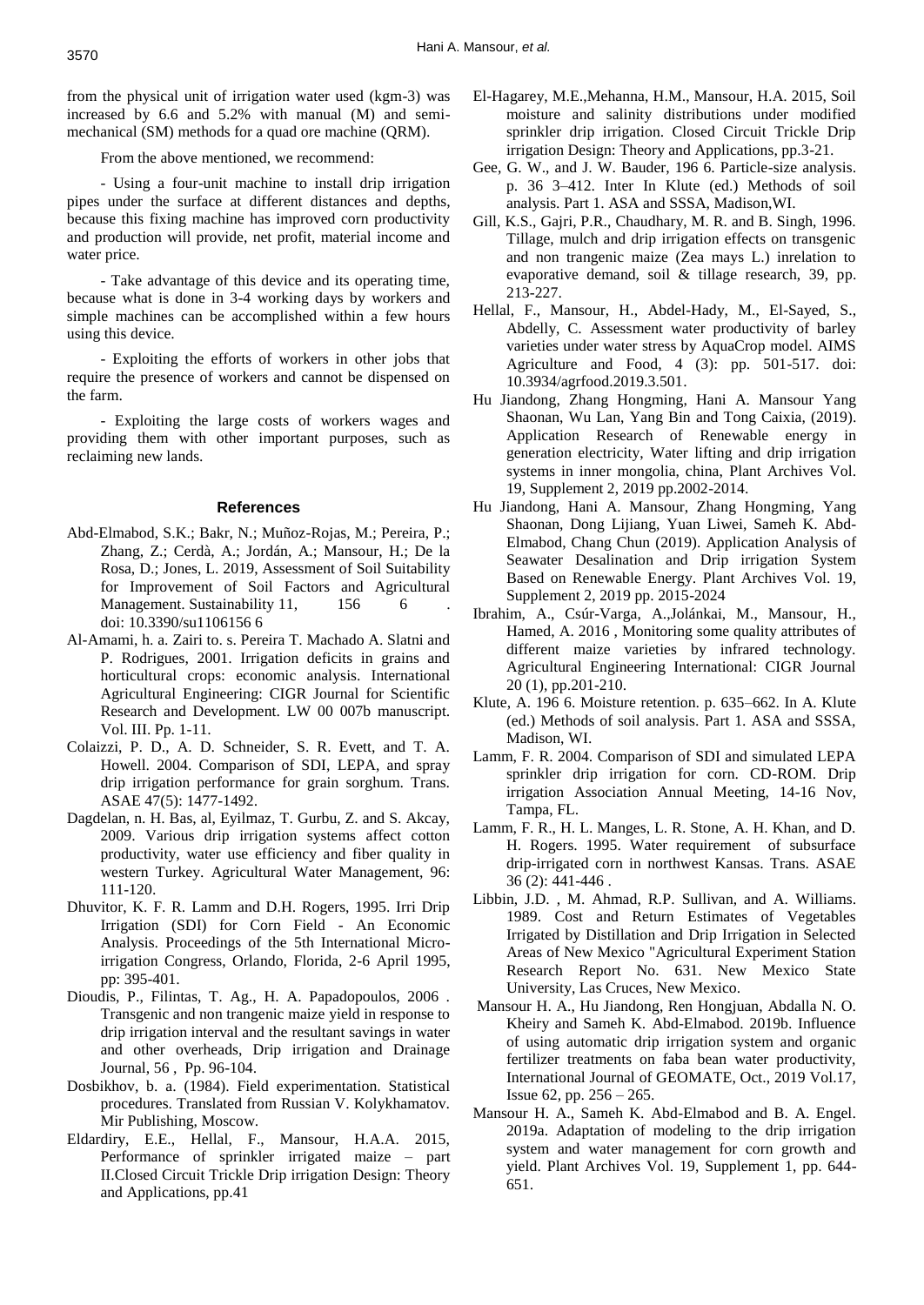- Mansour, H. 2006. The response of grapes to the application of water and fertilizers under different local irrigation systems. Master: Thesis, Faculty of Agriculture, Ain Shams University, Egypt. s. 78-81.
- Mansour, H. A. (2012). Design considerations for closedcircuit drip irrigation system. PhD: Thesis, Faculty of Agriculture, Ain Shams University, Egypt.
- Mansour, H. A., 2015, Performance automatic sprinkler drip irrigation management for production and quality of different Egyptian maize varieties. International Journal of ChemTech Research. Ved ስ<sub>o</sub>Me E2 ብழசுவேடு சிபே Subsurface Drip I சார்க்கில் Phpe Fitema Machine
- Mansour, H. A., Abdel-Hady, M.,Eldardiry, E.I., Bralts, V.F., 2015a, Performance of automatic control different localized drip irrigation systems and lateral lengths for emitters clogging and maize (Zea mays L.) growth and yield. International Journal of GEOMATE, Vol. 9, No. 2 (Sl. No. 16 ), pp. 1545-1552.
- Mansour, H. A., Mohamed Abdel-Hady & Associates, Gyorsiza (2013). The effect of local irrigation systems and humic fertilizers on water and fertilizers. Efficient use of corn in sandy soil. 2 (10), pp. 292-297. [http://academeresearchjournals.org/journal/ijasr.](http://academeresearchjournals.org/journal/ijasr)
- Mansour, H. A., Pibars, S.K, Abdel-Hadi, M., Ibtisam Ibrahim Al-Dardiri, (2014). The effect of water management through the automatic control system in drip irrigation on the production of fava beans in light of the water deficit. The International Journal of Geumet, Vol. 7, No. 2 (Sl. No. 14), pp. 1047-1053.
- Mansour, H. A., Pibars, S.K., Abd El-Hady, M., Ebtisam I. Eldardiry, 2014, Effect of water management by drip drip irrigation automation controller system on Faba bean production under water deficit. International Journal of GEOMATE, Vol. 7, No. 2 (Sl. No. 14), pp. 1047-1053.
- Mansour, H. A., Sabreen Kh. Pibars, M.S. Gaballah, and Kassem A. S. Mohammed. 2016a. Effect of Different Nitrogen Fertilizer Levels, and Maize Cultivars on Yield and its Components under Sprinkler Drip irrigation System Management in Sandy Soil., Vol.9, No.09 pp.1-9.
- Mansour, [H. A.,](http://ascelibrary.org/author/Mansour%2C+H+A) [M. Abd El-Hady,](http://ascelibrary.org/author/Abd+El-Hady%2C+M) [V. F. Bralts,](http://ascelibrary.org/author/Bralts%2C+V+F) and [B. A.](http://ascelibrary.org/author/Engel%2C+B+A)  [Engel,](http://ascelibrary.org/author/Engel%2C+B+A) 2016b. Performance Automation Controller of Drip Drip irrigation System and Saline Water for Maize Yield and Water Productivity in Egypt. Journal of Drip irrigation and Drainage Engineering, American Society of Civil Engineering (ASCE), J. Irrig. Drain Eng. 05016005, [http://dx.doi.org/10.1061/\(ASCE\)IR, 1943-](http://dx.doi.org/10.1061/(ASCE)IR,%202016.1943-4774.0001042) [4774.0001042.](http://dx.doi.org/10.1061/(ASCE)IR,%202016.1943-4774.0001042)
- Mansour, H. Mother, Abd-El Hady, F. F. Pralts, b. a. Engel (2016c). Automatic control device for drip irrigation and salt water performance of wheat crop and water productivity in Egypt. Journal of Irrigation and Drainage Engineering, American Society of Civil Engineering (ASCE), J. Irrig. Drain the engineer. 05016005http: //dx.doi.org/10.1061/ (ASCE) IR.1943- 4774.0001042.
- Mansour, H. Pepars, SK, Pralts, F.V. (2015). Hydraulic evaluation of MTI and DIS as local irrigation and wastewater treatment systems for potato growth and water productivity. ChemTech Research International Journal, Volume 8, Issue 12, pp. 142-150.
- Mansour, H.A., Aljughaiman, A.S. 2012, Water and fertilizers use efficiency of corn crop under closed

circuits of drip irrigation system. Journal of Applied Sciences Research, 6 (11), pp.546 5-5493.

- Mansour, H.A., E.F.Abdallah, M.S.Gaballah and Cs.Gyuricza, 2015b, Impact of Pulse Discharge and Drip irrigation Water Quantity on 1- Hydraulic Performance Evaluation and Maize Biomass Yield. Int. J. of GEOMATE, Dec. Vol. 9, No. 2 (Sl. No. 16 ), pp. 1536 -1544.
- Mansour, H.A., Pibars, S.K.; Bralts, V.F., 2015[c,The](https://www.scopus.com/record/display.uri?eid=2-s2.0-84957554566&origin=resultslist&sort=plf-f&src=s&sid=9f3f385c3822a5adff40c6f9fed7b096&sot=autdocs&sdt=autdocs&sl=18&s=AU-ID%2855347622900%29&relpos=20&citeCnt=3&searchTerm=)  [hydraulic evaluation of MTI and DIS as a localized drip](https://www.scopus.com/record/display.uri?eid=2-s2.0-84957554566&origin=resultslist&sort=plf-f&src=s&sid=9f3f385c3822a5adff40c6f9fed7b096&sot=autdocs&sdt=autdocs&sl=18&s=AU-ID%2855347622900%29&relpos=20&citeCnt=3&searchTerm=)
- ifrigation is stems and his accultural wastewater [for potato growth and water productivity.](https://www.scopus.com/record/display.uri?eid=2-s2.0-84957554566&origin=resultslist&sort=plf-f&src=s&sid=9f3f385c3822a5adff40c6f9fed7b096&sot=autdocs&sdt=autdocs&sl=18&s=AU-ID%2855347622900%29&relpos=20&citeCnt=3&searchTerm=) International Journal of ChemTech Research, Vol.6 , No.12 pp 142- 150.
- Mansour, H.A., Saad, A., Ibrahim, A.A.A., El-Hagarey, M.E., 2016c. Management of drip irrigation system: Quality performance of Egyptian maize (Book Chapter). Micro Drip irrigation Management: Technological Advances and Their Applications. pp. 279-293.
- [Mansour, H.A.A.](https://www.scopus.com/authid/detail.uri?origin=AuthorProfile&authorId=55347622900&zone=) 2015. [Design considerations for closed](https://www.scopus.com/record/display.uri?eid=2-s2.0-85054467262&origin=resultslist&sort=plf-f&src=s&sid=f7e0ce44af01132b67cfacbb96bcd0f0&sot=autdocs&sdt=autdocs&sl=18&s=AU-ID%2855347622900%29&relpos=8&citeCnt=0&searchTerm=)  [circuit design of drip irrigation system](https://www.scopus.com/record/display.uri?eid=2-s2.0-85054467262&origin=resultslist&sort=plf-f&src=s&sid=f7e0ce44af01132b67cfacbb96bcd0f0&sot=autdocs&sdt=autdocs&sl=18&s=AU-ID%2855347622900%29&relpos=8&citeCnt=0&searchTerm=) (Book Chapter). pp.61-133.
- Mansour, H.A.A. and Aljughaiman, A.S. 2015.Water and fertilizer use efficiencies for drip irrigated corn: Kingdom of Saudi Arabia (book chapter) closed circuit trickle drip irrigation design: theory and applications, Apple Academic Press, Publisher: Taylor and Frances. pp. 233-249
- Mansour, H.A.A. and El-Melhem, Y. 2015. Performance of drip irrigated yellow corn: Kingdom of Saudi Arabia (Book Chapter), closed circuit trickle drip irrigation design: theory and applications, Apple Academic Press, Publisher: Taylor and Frances. pp. 219-232
- Mansour, H.A.A., Mehanna, H.M., El-Hagarey, M.E.,Hassan, A.S. 2015d, Automation of mini-sprinkler and drip drip irrigation systems.Closed Circuit Trickle Drip irrigation Design: Theory and Applications, pp.179-204.
- Mansour, H.A.A., Tayel, M.Y.,Lightfoot, D.A.,El-Gindy, A.M. 2015e. Energy and water savings in drip drip irrigation systems. Closed Circuit Trickle Drip irrigation Design: Theory and Applications, , pp.149- 176 .
- [Mansour, H.A.A.,](https://www.scopus.com/authid/detail.uri?origin=AuthorProfile&authorId=55347622900&zone=) [El-Hady, M.A.,](https://www.scopus.com/authid/detail.uri?origin=AuthorProfile&authorId=57191873763&zone=) [Gyurciza, C.S.](https://www.scopus.com/authid/detail.uri?origin=AuthorProfile&authorId=57204084360&zone=) 2015f. [Water and fertilizer use efficiencies for drip irrigated](https://www.scopus.com/record/display.uri?eid=2-s2.0-85054424947&origin=resultslist&sort=plf-f&src=s&sid=f7e0ce44af01132b67cfacbb96bcd0f0&sot=autdocs&sdt=autdocs&sl=18&s=AU-ID%2855347622900%29&relpos=20&citeCnt=0&searchTerm=)  [maize](https://www.scopus.com/record/display.uri?eid=2-s2.0-85054424947&origin=resultslist&sort=plf-f&src=s&sid=f7e0ce44af01132b67cfacbb96bcd0f0&sot=autdocs&sdt=autdocs&sl=18&s=AU-ID%2855347622900%29&relpos=20&citeCnt=0&searchTerm=) (Book Chapter). [Closed Circuit Trickle Drip](https://www.scopus.com/display/book.uri?sourceId=21100879993&requestedPage=book)  [irrigation Design: Theory and Applications..](https://www.scopus.com/display/book.uri?sourceId=21100879993&requestedPage=book) pp. 207- 216 .
- Mansour, Hani. A., and Sameh K. Abd-Elmabod, AbdelGawad Saad. The impact of sub-surface drip irrigation and different water deficit treatments on the spatial distribution of soil moisture and salinity. Plant Archives. Supplement 2, 2019, pp. 384-392.
- Mansour Hani A, Osama A. Nofal, Maybelle S. Gaballah, Adel B. El-Nasharty. [Management of two irrigation](https://www.aimspress.com/article/10.3934/agrfood.2019.3.824)  [systems and Algae Foliar application on wheat plant](https://www.aimspress.com/article/10.3934/agrfood.2019.3.824)  [growth.](https://www.aimspress.com/article/10.3934/agrfood.2019.3.824) AIMS Agriculture and Food, 4 (3): pp. 824- 832. doi[: 10.3934/agrfood.2019.3.824](https://www.aimspress.com/article/10.3934/agrfood.2019.3.824)
- Mansour, H.A., El-Hady, M.A., Eldardiry, E.I., Aziz, A.M. Wheat crop yield and water use as influenced by sprinkler irrigation uniformity. Plant Archives. Supplement 2, 2019, pp. 2296-2303.